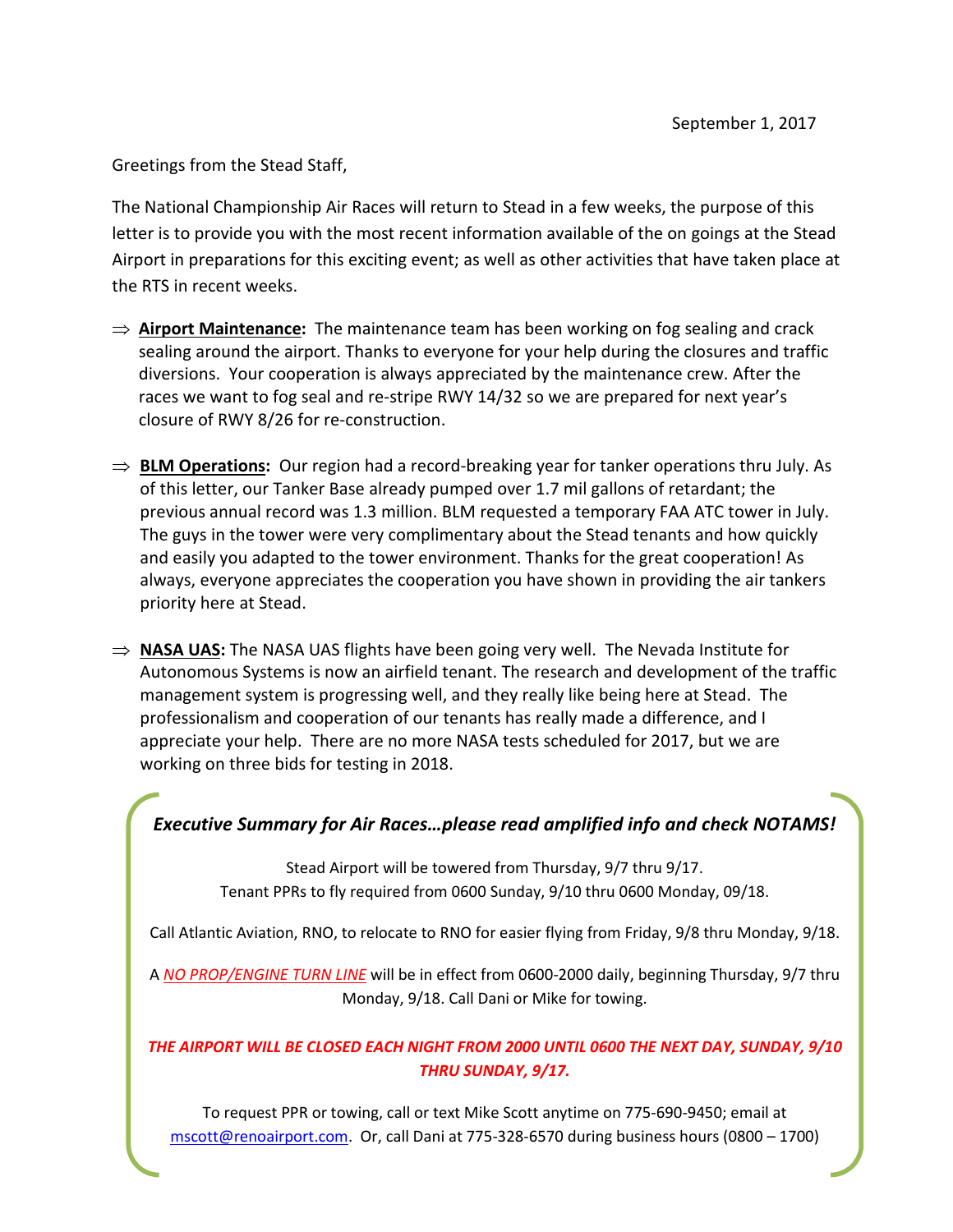## ⇒ **NATIONAL CHAMPIONSHIP AIR RACES (NCAR):**

As was the case last year, *ALL* RACE AIRCRAFT are required to be in the pits no later than 1200, Saturday, September 10. Due to this requirement, we will see increased race participant activity earlier in arrival week. In a *change this year*, waivered flight activity (practice / qualifying) at RTS under the TFR begins Saturday, 9/9, with two one hour blocks for Unlimited training between 1130-1230 and again from 1500 – 1600. Starting Sunday, 9/10, the TFR is in effect from 0800-1700, daily.

- o NCAR impacts on you, the tenants will begin several weeks earlier than race week with many vehicles, pedestrians and non-standard activities on the west ramp area (unlimited pit area, VIP tents, etc). By Monday, September 4, we will all need to exercise extreme caution while taxing, due to the large numbers of non-airport pedestrians and vehicles in the area. This is the day set up will really hit the ramp areas west of the grandstands. The potential for conflict will be **VERY HIGH**! If possible, please tow your aircraft to the north end of the ramp, rather than taxi through the work areas.
- o As part of the Reno-Tahoe Airport Authority's efforts to provide excellent customer service to our tenants, the RTAA has again made arrangements for Reno-Stead tenants to relocate their aircraft to the Reno-Tahoe International Airport during race week. There will be no charge for parking at RNO from 0800 Friday, 9/8 thru 1700 Monday, 9/18. All RTS tenants will be parked at the former GA East (old Sierra Air) on the east side of RNO. Upon landing, notify the tower you wish to taxi to "GA East". When possible, contact Atlantic Aviation Unicom on freq. 131.6 for additional instructions.

**To make arrangements to relocate to RNO, contact Atlantic Aviation at 858- 7300 and let them know you are a Stead pilot re-locating for Air Races**. Due to security requirements at RNO, you will be required to provide the following information to Atlantic:

- *1. Your name*
- *2. Aircraft type and tail number*
- *3. Your Cell phone number*

This information will be provided to the airport communications center. To gain access to your aircraft if you are NOT parked on the Atlantic ramp, call Airport Communications at 328-6600, and provide *ALL* this information to gain access through the remote access gate – probably Gate # 465 - located at GA EAST.

You will have access to your aircraft 24 hours a day, but there will not be services available from 2200-0600 daily. Fueling services are available at any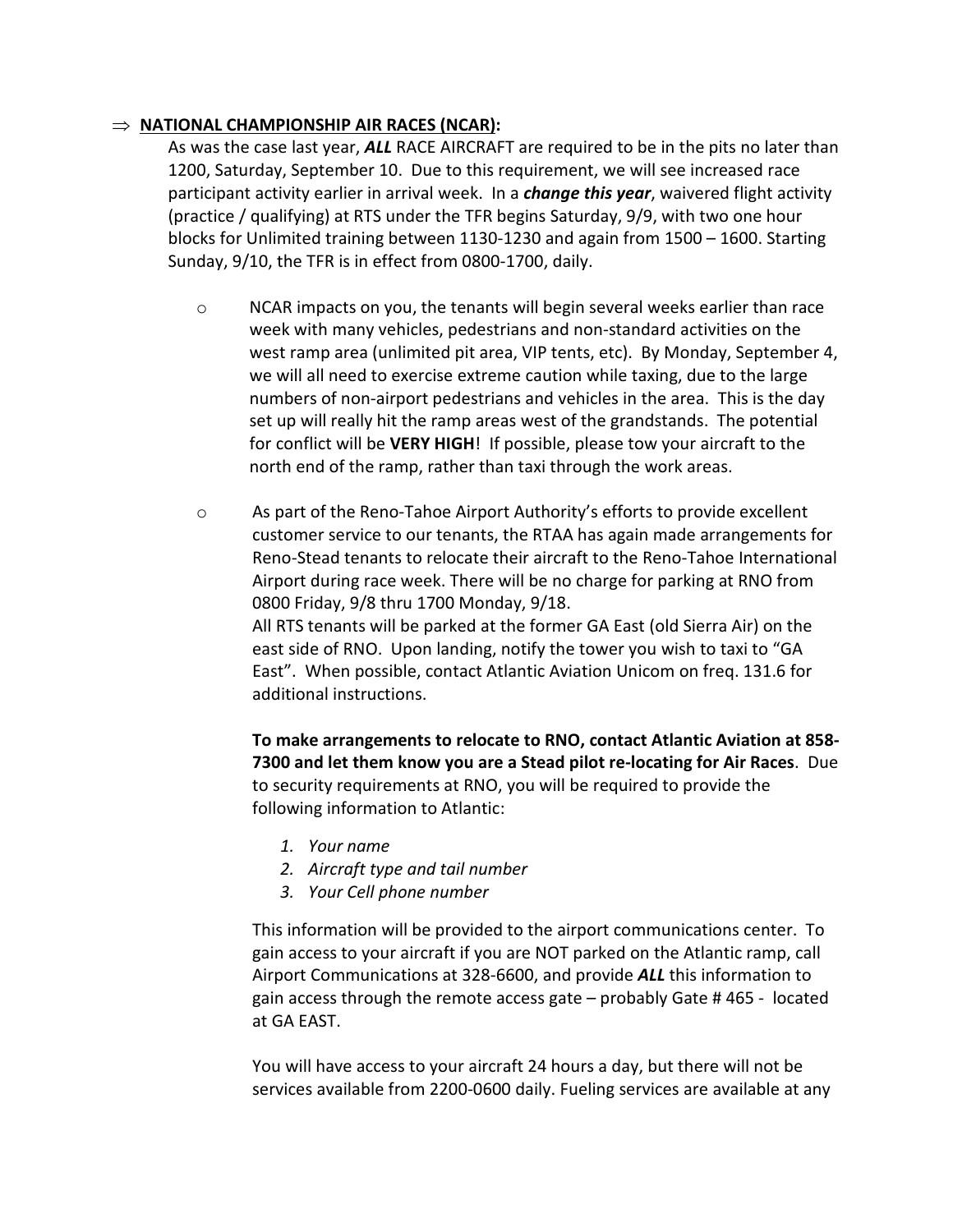time during the day or night, however you will need to taxi to the Atlantic Aviation facility. For access to your aircraft, a phone call to the airport communications center (328-6600) 30 minutes prior to your arrival at RNO is required; I'm sure a longer lead time would be appreciated. As a courtesy, please also contact Atlantic Aviation (775-858-7300) 30 minutes prior to arrival. Please let them know your N number and where your aircraft is located. At this time, it appears parking will be on the east side of RNO, but Atlantic will verify your parking location when you arrange your arrival time. This courtesy arrangement includes ramp parking at RNO. Any additional services you require will need to be coordinated with Atlantic and will be provided at Atlantic's normal rates and fees. If you are a hangar owner at RTS and choose to take advantage of this offer, be aware **NO COMMERCIAL VENTURES** are authorized in your hangar during race week. I would appreciate your help in tracking use of this service by letting me know if you plan to relocate to RNO. As always, feel free to contact me at 328- 6570 or 690-9450 if you have questions.

- o The FAR Part 91 Waiver will be in effect beginning Saturday, September 9 for two one-hour blocks, then again Sunday morning, September 10 from 0745- 1730 LCL, and remain in effect 0745-1730 each day through Sunday, September 17. For the waiver to be in effect, "RACE CONTROL" must be up and operating.
- $\circ$  **A TFR will also be in effect from 1100 1200 and 1500 1600 Saturday 9/9,** *then 1030-1700 Sunday 9/10, and from 0800-1730 EVERY DAY, beginning Monday 9/11 through Saturday, 9/16. On Sunday, 9/17 the TFR will be extended until 1830. A later TFR is established to facilitate safe operations due to numerous participant departures after the Races are complete. NOTE: A Prior Permission Required (PPR) assignment is required for all tenants to operate from Stead at all times, beginning 0600 on Sunday, 9/10 until 0600 on Monday, 9/18. Contact Dani Austin at (775)328-6570, or me at (775)690-9450 no later than 24 hours in advance for a PPR assignment.*
- o **TEMPORARY CONTRACT TOWER:** Hours of operation (Local) for the **temporary tower ("Stead Tower" 133.3)** will be:
	- ThursdayFriday 9/7-8/2017: **0800-1700**
	- Saturday, 9/9, 0800 1130.
	- **NO temporary tower** on Sunday, 9/10. *("RACE CONTROL" 133.3 only, 0745-1700)*
	- Monday 9/11-Sunday 9/17: **1630 or Last Racer on Deck (LROD)-until 2000 daily.**
	- On Monday, 9/18 from **0800-1200 "Stead Advisory"** service will be provided on 122.7. This advisory service will be provided to expedite departures from RTS.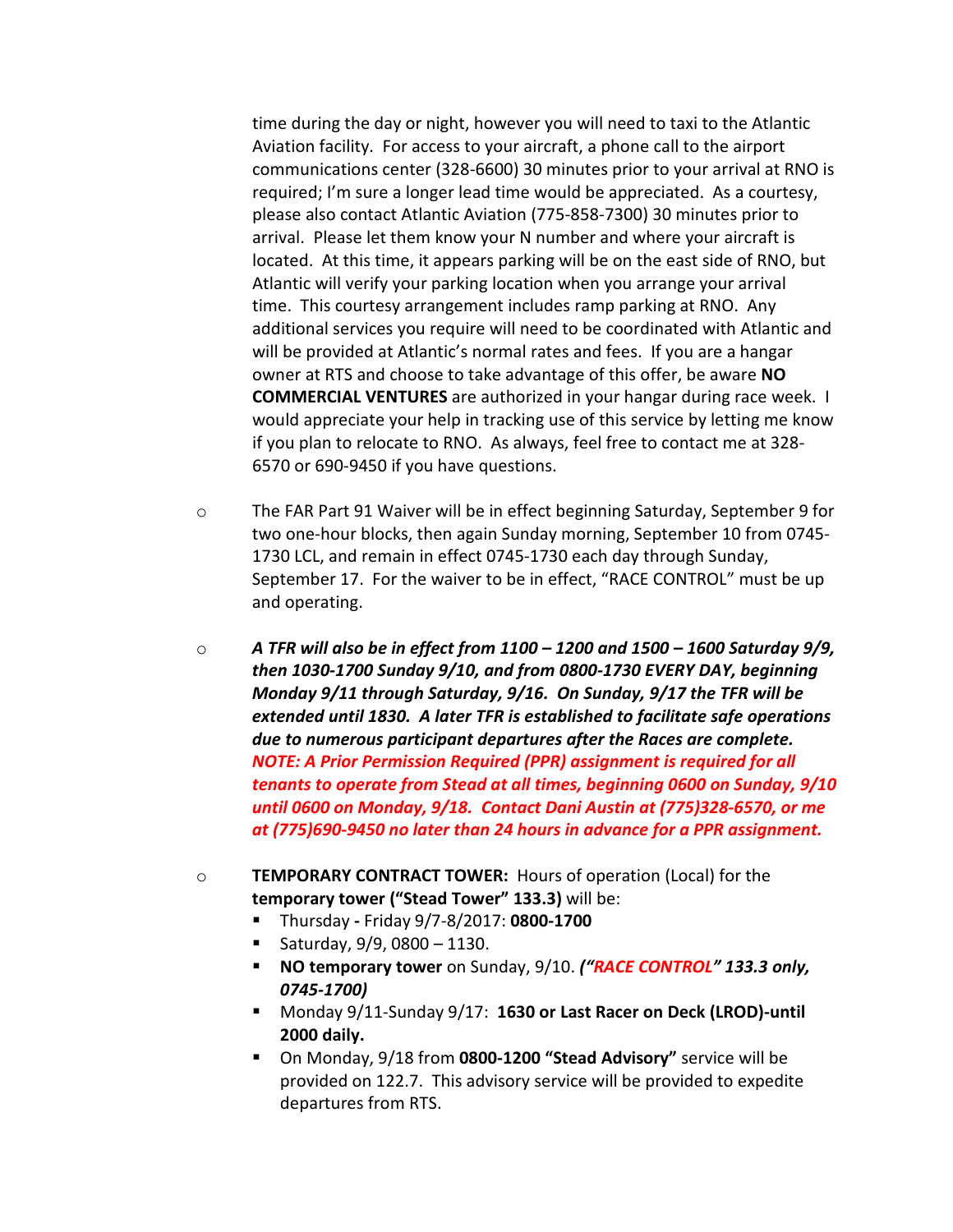If you plan to operate from RTS Sunday, 9/10 through Sunday 9/17, arrivals and departures should be planned for no later than 0730 in the morning and no earlier than 1700 in the afternoon. (See *NOTE* in TFR section above). If you are departing before 0730, there will not be a tower in operation, so broadcast intentions on CTAF (122.7). For arrivals after LROD, contact Stead Tower on **133.3;** for departures, contact Stead Ground on **126.4.** On initial contact, advise you are "Stead tenant with AWOS". If something happens that *absolutely* requires you to depart during racing, contact me at 690-2217 to coordinate your request. Please do not use this service unless absolutely necessary (life and death emergency would qualify). If you are authorized (PPR assignment) to depart during racing hours, contact **RACE CONTROL "Ground"** on **126.4**  for taxi instructions. If arriving with PPR, contact "**RACE CONTROL",**  frequency **133.3**, 10 NM out for instructions. There will be *NO* arrivals or departures while racing aircraft are on the race course.

## o *THE AIRPORT WILL BE CLOSED EACH NIGHT FROM 2000 UNTIL 0600 THE NEXT DAY, SUNDAY, 9/10 – SUNDAY, 9/17.*

o Due to high volumes of personnel and visitors on the ramp, A *NO PROP / ENGINE TURN LINE* will be in effect from 0600-2000 daily, beginning Thursday, 9/7 through Monday, 9/18. Exercise *EXTREME CAUTION* at all times while taxiing due to the possibility of pedestrians and vehicles in all areas of the airport. I realize the level of inconvenience this creates, but the safety of our visitors and yourself is more important. The NO PROP / ENGINE TURN LINE is north of the pit areas, and indicates the northern boundary where aircraft are allowed to operate under power. No aircraft may operate under their own power *south or west* of the NO PROP / ENGINE TURN LINE. Please contact me at 775-690-9450 or Dani at 328- 6570 to coordinate a tow to or from the NO PROP / ENGINE TURN LINE to your hangar. If you move your aircraft yourself, we will be happy to get you to and from your hangar. 24 hour advance notice would be a great help to us to provide this service. The NO PROP / ENGINE TURN LINE looks like this:



 $\Rightarrow$  The runway 32 ILS will be NOTAMed "Out of Service" beginning Friday, 9/8, with return to service scheduled by close of business, Monday, 9/18.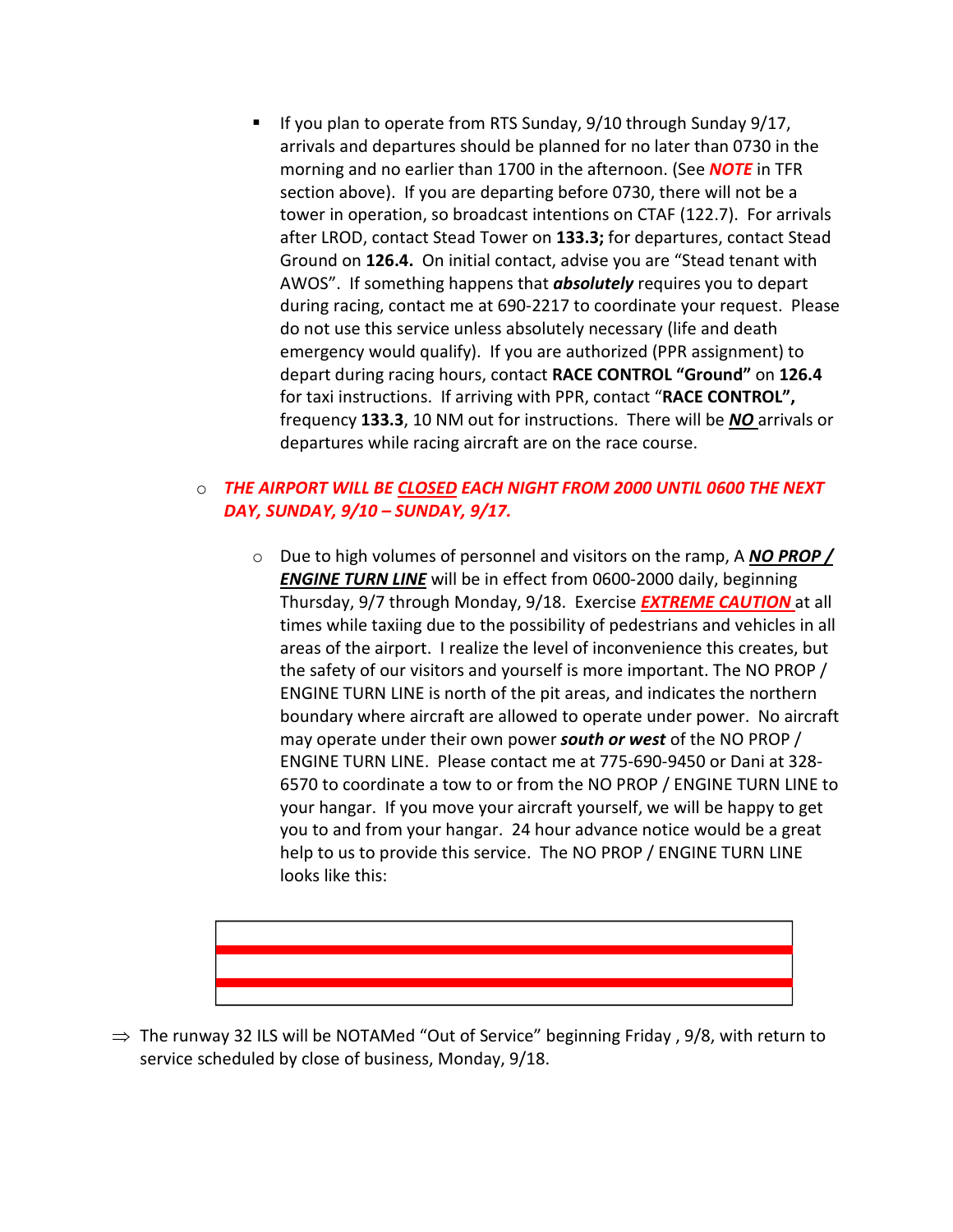This is my first year working with you on Air Races, but given the extraordinary cooperation and support you've shown me during the past months, I know you will help me avoid mistakes. It is my goal to mitigate the impact of the Air Races on Stead tenants as much as possible, and with your help, I'm sure we will have another great year. I also want to give a shout-out to the Stead staff who have worked very hard to keep things moving for you during the transition to new folks in the front office. I have really appreciated how they all stepped up given that 3 of the 7 members of our team have changed in the last few months.

Please feel free to contact me with any questions, concerns and suggestions regarding our airport.

My phone contact information is Office: 775-328-6570, Cell: 775-690-9450, or you may email me at **mscott@renoairport.com**. Anyone wishing to receive e-mail notifications please send your e-mail address to me as well.

Respectfully,

Michael R. Scott

Mike Scott Reno-Stead Airport Manager

*ALWAYS CHECK NOTAMS BEFORE EVERY FLIGHT!*